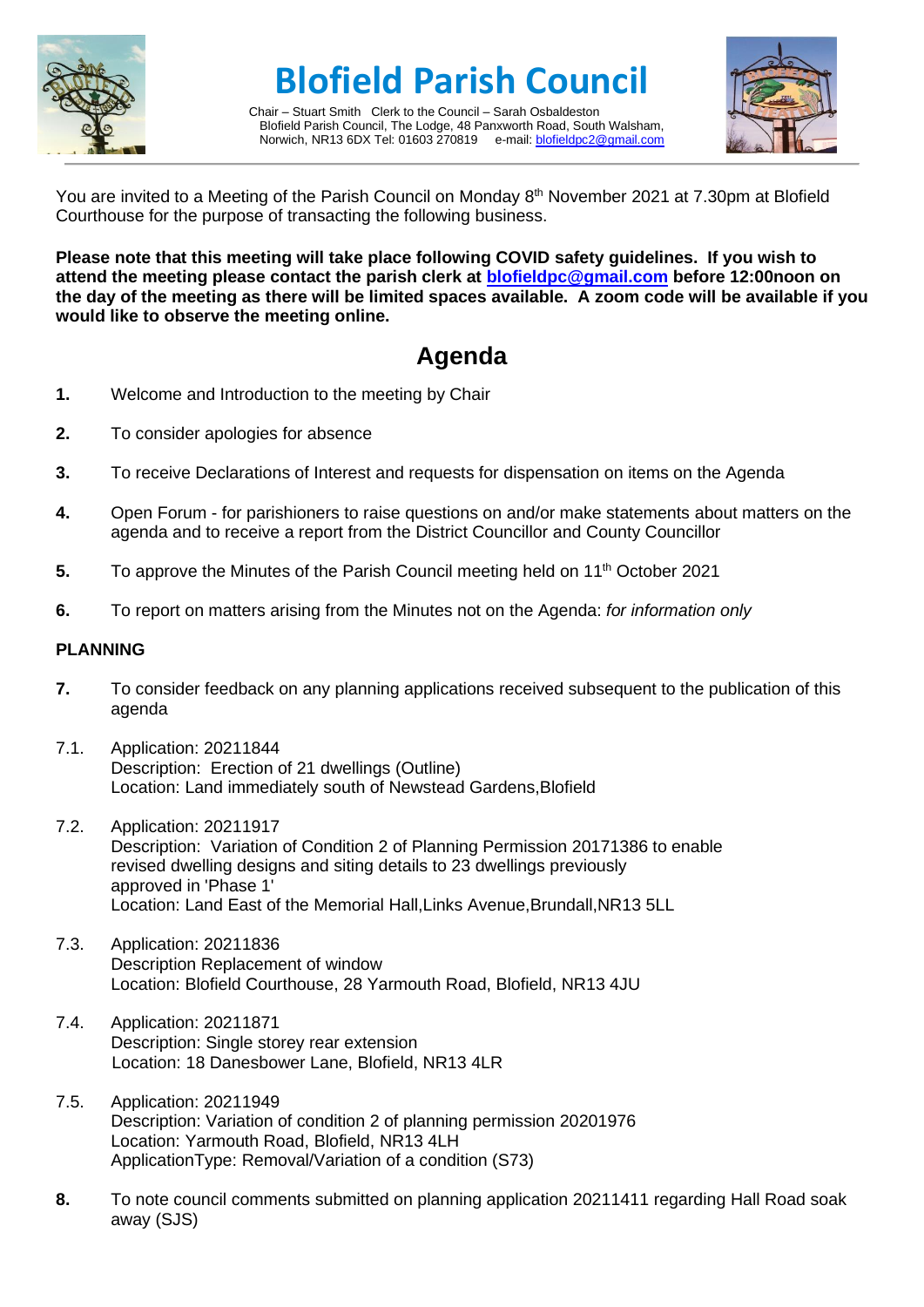**9.** To consider feedback on any planning applications received subsequent to the publication of this agenda

## **PROJECTS**

- **10.** To receive an update from NCC Childrens Services / Broadland District Council regarding the new school and agree any necessary actions (SJS)
- **11.** To receive an update on Marty's Marsh, the ongoing maintenance plan and agree any necessary actions (SD)
- **12.** To receive an update on the bridge project at Marty's Marsh and agree any necessary actions (SD)
- **13.** To receive an update on the allotments and consider the pest control contract for 2022 (SD)
- **14.** To receive an update on the Churchyard wall and Churchyard headstone signage (SO)
- **15.** To receive an update on the Churchyard headstones and agree any further actions (SO/SD)
- **16.** To review approve a self-closing mechanism for the churchyard gate (SO)
- **17.** To receive an update on the Town Pit, consider quotations and agree necessary actions (SD)
- **18.** To receive an update regarding courthouse full survey and agree any necessary actions (SO)
- **19.** To receive an update on the courthouse window repairs and agree any necessary actions (SO)
- **20.** To receive an update regarding the Country Park land linked to the 20171386 Memorial Hall Brundall development and agree next actions (SJS/SD)

### **FINANCE & GOVERNANCE**

- **21.** To consider a small grant request from Blofield Tennis Club (SJS)
- **22.** To approve invoices for payment, note council funds and review internal monthly checks (SO/SD)
- **23.** To consider website training for the deputy clerk (SJS)

### **UPDATES / CONSIDERATIONS**

- **24.** To receive an update on the council meeting with the Blofield Fuel Charity (SJS)
- **25.** To review and agree a revised parish partnership scheme bid for speed sign(s) for 2022/23 (SD)
- **26.** To consider improving the circulation of the council newsletter and donations to Focal Point (SJS)
- **27.** To consider the overflowing dog waste bin at Hemblington Hall Road / Mill Road crossroad junction (SO)
- **28.** To receive an update on drainage and flooding in Blofield Heath (Blofield Corner Road) and agree any necessary actions (MM)
- **29.** To note a meeting with the contractor for the Dualling of the A47 Blofield to North Burlingham and agree attendees (SJS)
- **30.** To consider parking concerns around Blofield School and agree any necessary actions (PCB)
- **31.** To consider a draft questionnaire and agree any necessary actions (SD)